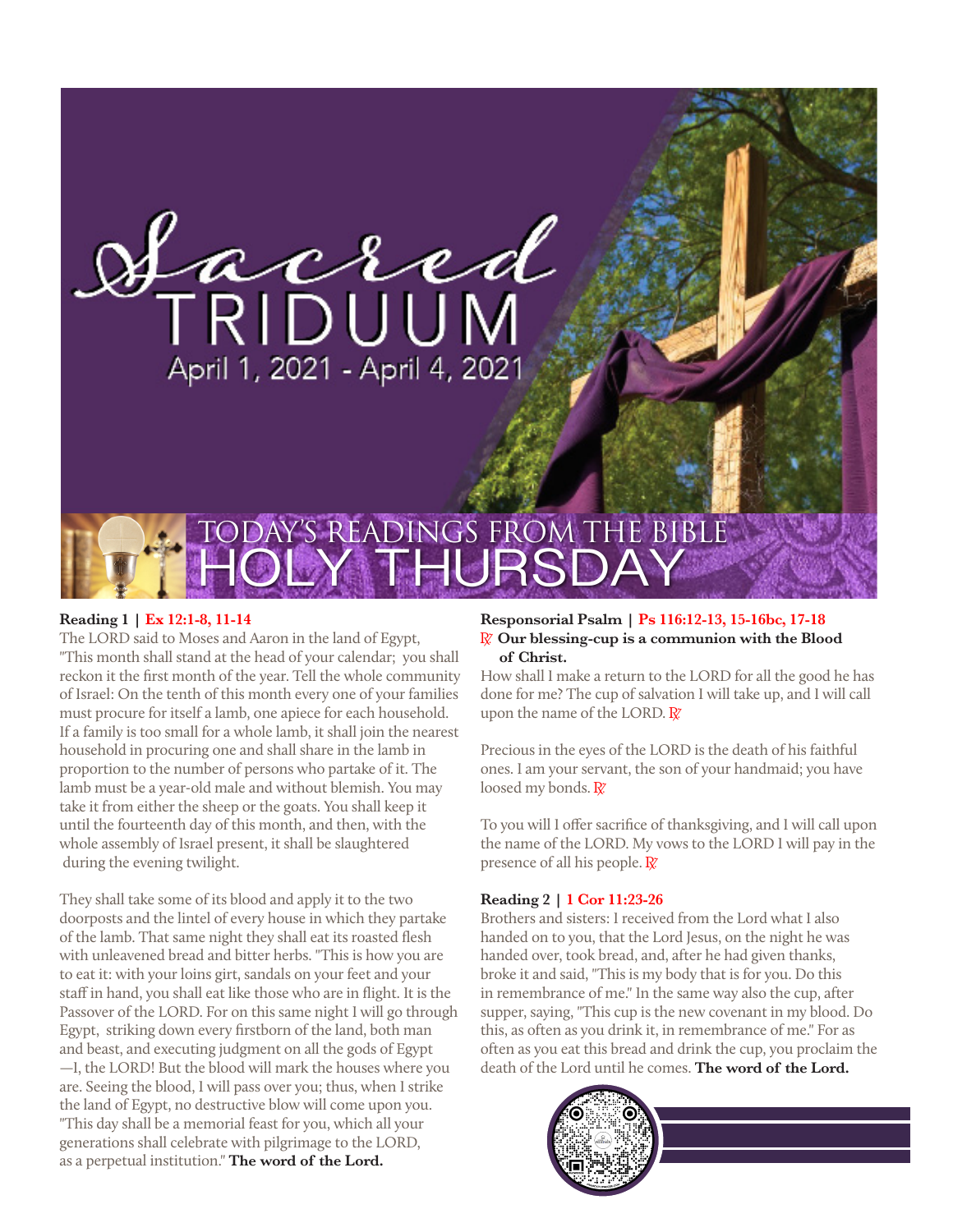#### **Gospel | Jn 13:1-15**

Before the feast of Passover, Jesus knew that his hour had come to pass from this world to the Father. He loved his own in the world and he loved them to the end. The devil had already induced Judas, son of Simon the Iscariot, to hand him over. So, during supper, fully aware that the Father had put everything into his power and that he had come from God and was returning to God, he rose from supper and took off his outer garments. He took a towel and tied it around his waist. Then he poured water into a basin and began to wash the disciples' feet and dry them with the towel around his waist. He came to Simon Peter, who said to him, "Master, are you going to wash my feet?" Jesus answered and said to him, "What I am doing, you do not understand now, but you will understand later."

Peter said to him, "You will never wash my feet." Jesus answered him, "Unless I wash you, you will have no inheritance with me." Simon Peter said to him, "Master, then not only my feet, but my hands and head as well." Jesus said to him, "Whoever has bathed has no need except to have his feet washed, for he is clean all over; so you are clean, but not all." For he knew who would betray him; for this reason, he said, "Not all of you are clean." So when he had washed their feet and put his garments back on and reclined at table again, he said to them, "Do you realize what I have done for you? You call me 'teacher' and 'master,' and rightly so, for indeed I am. If I, therefore, the master and teacher, have washed your feet, you ought to wash one another's feet. I have given you a model to follow, so that as I have done for you, you should also do." **The word of the Lord.**



#### **Reading 1 | Is 52:13-53:12**

See, my servant shall prosper, he shall be raised high and greatly exalted. Even as many were amazed at him so marred was his look beyond human semblance and his appearance beyond that of the sons of man so shall he startle many nations, because of him kings shall stand speechless; for those who have not been told shall see, those who have not heard shall ponder it. Who would believe what we have heard? To whom has the arm of the LORD been revealed? He grew up like a sapling before him, like a shoot from the parched earth; there was in him no stately bearing to make us look at him, nor appearance that would attract us to him. He was spurned and avoided by people, a man of suffering, accustomed to infirmity, one of those from whom people hide their faces, spurned, and we held him in no esteem. Yet it was our infirmities that he bore, our sufferings that he endured, while we thought of him as stricken, as one smitten by God and afflicted. But he was pierced for our offenses, crushed for our sins; upon him was the chastisement that makes us whole, by his stripes we were healed. We had all gone astray like sheep, each following his own way; but the LORD laid upon him the guilt of us all. Though he was harshly treated, he submitted and opened not his mouth; like a lamb led to the slaughter or a sheep before the shearers, he was silent and opened not his mouth. Oppressed and condemned, he was taken away, and who would have thought any more of his destiny? When he was cut off from the land of the living, and smitten for the sin of his people, a grave was assigned him among the wicked and a burial place with evildoers, though he had done no wrong nor spoken any falsehood. But the LORD was pleased to crush him in infirmity. If he gives his life as an offering for sin, he shall see his descendants in a long life, and the will of the LORD shall be accomplished through him. Because of his affliction he shall see the light in fullness of days; through his suffering, my servant shall justify many, and their guilt he shall bear. Therefore I will give him his portion among the great, and he shall divide the spoils with the mighty, because he surrendered himself to death and was counted among the wicked; and he shall take away the sins of many, and win pardon for their offenses.

**Responsorial Psalm | Ps 31:2, 6, 12-13, 15-16, 17-25** R. **Father, into your hands I commend my spirit.**

In you, O LORD, I take refuge; let me never be put to shame. In your justice rescue me. Into your hands I commend my spirit; you will redeem me, O LORD, O faithful God. R.

For all my foes I am an object of reproach, a laughingstock to my neighbors, and a dread to my friends; they who see me abroad flee from me. I am forgotten like the unremembered dead; I am like a dish that is broken.  $\mathbb{R}^7$ 

But my trust is in you, O LORD; I say, "You are my God. In your hands is my destiny; rescue me from the clutches of my enemies and my persecutors."  $\mathbb{R}^7$ 

Let your face shine upon your servant; save me in your kindness. Take courage and be stouthearted, all you who hope in the LORD. R.

#### **Reading 2 | Heb 4:14-16; 5:7-9**

Brothers and sisters: Since we have a great high priest who has passed through the heavens, Jesus, the Son of God, let us hold fast to our confession. For we do not have a high priest who is unable to sympathize with our weaknesses, but one who has similarly been tested in every way, yet without sin. So let us confidently approach the throne of grace to receive mercy and to find grace for timely help. In the days when Christ was in the flesh, he offered prayers and supplications with loud cries and tears to the one who was able to save him from death, and he was heard because of his reverence. Son though he was, he learned obedience from what he suffered; and when he was made perfect, he became the source of eternal salvation for all who obey him.

**The word of the Lord.**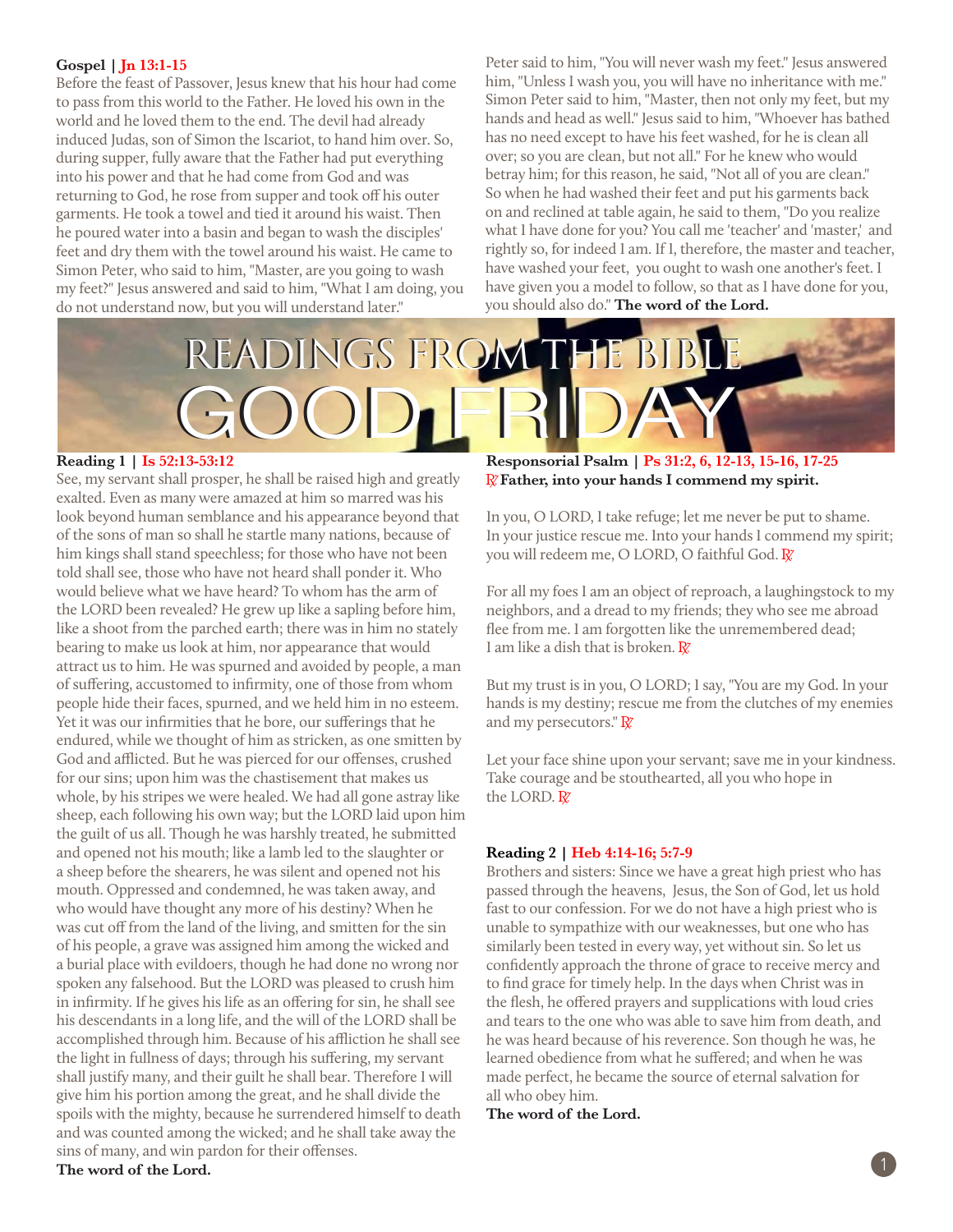#### **Gospel | Jn 18:1—19:42 Guide: N = Narrator | V = Voice |** + **Christ | C = Crowd**

- **N** The Passion of our Lord Jesus Christ according to John. Jesus went out with his disciples across the Kidron valley to where there was a garden, into which he and his disciples entered. Judas his betrayer also knew the place, because Jesus had often met there with his disciples. So Judas got a band of soldiers and guards from the chief priests and the Pharisees and went there with lanterns, torches, and weapons. Jesus, knowing everything that was going to happen to him, went out and said to them,
- + *"Whom are you looking for?"*
- **N** They answered him,
- **C** *"Jesus the Nazorean."*
- **N** He said to them,
- + *"I AM."*
- **N** Judas his betrayer was also with them. When he said to them, "I AM, " they turned away and fell to the ground. So he again asked them,
- + *"Whom are you looking for?"*
- **N** They said,
- **C** *"Jesus the Nazorean."*
- **N** Jesus answered,
- + *"I told you that I AM. So if you are looking for me, let these men go."*
- **N** This was to fulfill what he had said, "I have not lost any of those you gave me." Then Simon Peter, who had a sword, drew it, struck the high priest's slave, and cut off his right ear. The slave's name was Malchus. Jesus said to Peter,
- + *"Put your sword into its scabbard. Shall I not drink the cup that the Father gave me?"*
- **N** So the band of soldiers, the tribune, and the Jewish guards seized Jesus, bound him, and brought him to Annas first. He was the father-in-law of Caiaphas, who was high priest that year. It was Caiaphas who had counseled the Jews that it was better that one man should die rather than the people. Simon Peter and another disciple followed Jesus. Now the other disciple was known to the high priest, and he entered the courtyard of the high priest with Jesus. But Peter stood at the gate outside. So the other disciple, the acquaintance of the high priest, went out and spoke to the gatekeeper and brought Peter in. Then the maid who was the gatekeeper said to Peter,
- **C** *"You are not one of this man's disciples, are you?"*
- **N** He said,
- **V** "I am not."
- **N** Now the slaves and the guards were standing around a charcoal fire that they had made, because it was cold, and were warming themselves. Peter was also standing there keeping warm. The high priest questioned Jesus about his disciples and about his doctrine. Jesus answered him,
- $\cdot$  <sup>*II</sup> have spoken publicly to the world. I have always taught in a synagogue or in the temple area where all the Jews gather, and in*</sup> *secret I have said nothing. Why ask me? Ask those who heard me what I said to them. They know what I said."*
- **N** When he had said this, one of the temple guards standing there struck Jesus and said,
- **V** "Is this the way you answer the high priest?"
- **N** Jesus answered him,
- + *"If I have spoken wrongly, testify to the wrong; but if I have spoken rightly, why do you strike me?"*
- **N** Then Annas sent him bound to Caiaphas the high priest. Now Simon Peter was standing there keeping warm. And they said to him,
- **C** *"You are not one of his disciples, are you?"*
- **N** He denied it and said,
- **V** "I am not."
- **N** One of the slaves of the high priest, a relative of the one whose ear Peter had cut off, said,
- **C** *"Didn't I see you in the garden with him?"*
- **N** Again Peter denied it. And immediately the cock crowed. Then they brought Jesus from Caiaphas to the praetorium. It was morning. And they themselves did not enter the praetorium, in order not to be defiled so that they could eat the Passover. So Pilate came out to them and said,
- **V** "What charge do you bring against this man?"
- **N** They answered and said to him,
- **C** *"If he were not a criminal, we would not have handed him over to you."*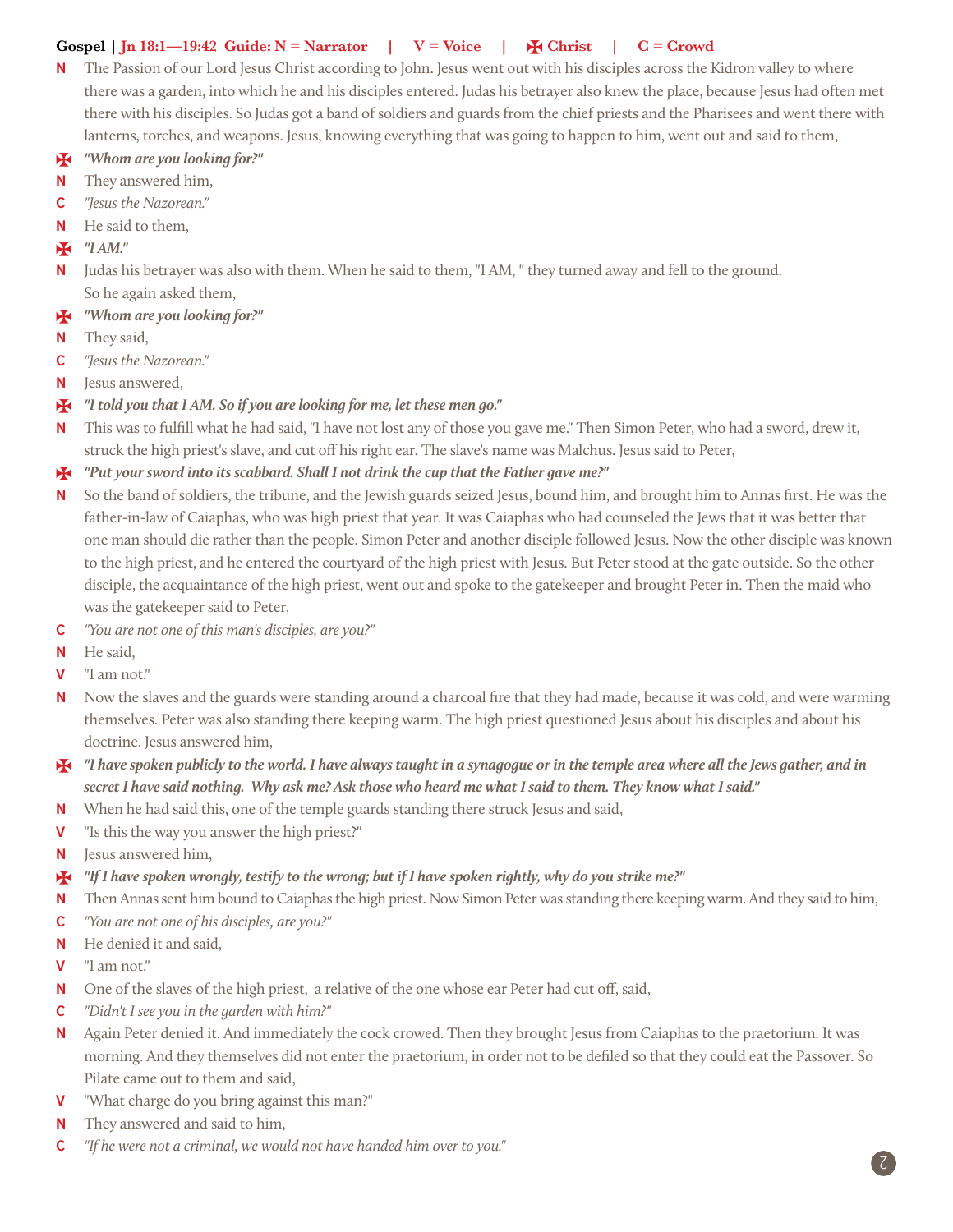- 
- **N** At this, Pilate said to them,<br>**V** "Take him yourselves, and ju **V** "Take him yourselves, and judge him according to your law."
	- **N** The Jews answered him,
	- **C** *"We do not have the right to execute anyone, "*
	- **N** in order that the word of Jesus might be fulfilled that he said indicating the kind of death he would die. So Pilate went back into the praetorium and summoned Jesus and said to him,
	- **V** "Are you the King of the Jews?"
	- **N** Jesus answered,
	- + *"Do you say this on your own or have others told you about me?"*
	- **N** Pilate answered,
	- **V** "I am not a Jew, am I? Your own nation and the chief priests handed you over to me. What have you done?"
	- **N** Jesus answered,
	- + *"My kingdom does not belong to this world. If my kingdom did belong to this world, my attendants would be fighting to keep me from being handed over to the Jews. But as it is, my kingdom is not here."*
	- **N** So Pilate said to him,
	- **V** "Then you are a king?"
	- **N** Jesus answered,
	- + *"You say I am a king. For this I was born and for this I came into the world, to testify to the truth. Everyone who belongs to the truth listens to my voice."*
	- **N** Pilate said to him,
	- **V** "What is truth?"
	- **N** When he had said this, he again went out to the Jews and said to them,
	- **V** "I find no guilt in him. But you have a custom that I release one prisoner to you at Passover. Do you want me to release to you the King of the Jews?"
	- **N** They cried out again,
	- **C** *"Not this one but Barabbas!"*
	- **N** Now Barabbas was a revolutionary. Then Pilate took Jesus and had him scourged. And the soldiers wove a crown out of thorns and placed it on his head, and clothed him in a purple cloak, and they came to him and said,
	- **C** *"Hail, King of the Jews!"*
	- **N** And they struck him repeatedly. Once more Pilate went out and said to them,
	- **V** "Look, I am bringing him out to you, so that you may know that I find no guilt in him."
	- **N** So Jesus came out, wearing the crown of thorns and the purple cloak. And Pilate said to them,
	- **V** "Behold, the man!"
	- **N** When the chief priests and the guards saw him they cried out,
	- **C** *"Crucify him, crucify him!"*
	- **N** Pilate said to them,
	- **V** "Take him yourselves and crucify him. I find no guilt in him."
	- **N** The Jews answered,
	- **C** *"We have a law, and according to that law he ought to die, because he made himself the Son of God."*
	- **N** Now when Pilate heard this statement, he became even more afraid, and went back into the praetorium and said to Jesus,
	- **V** "Where are you from?"
	- **N** Jesus did not answer him. So Pilate said to him,
	- **V** "Do you not speak to me? Do you not know that I have power to release you and I have power to crucify you?"
	- **N** Jesus answered him,
	- + *"You would have no power over me if it had not been given to you from above. For this reason the one who handed me over to you has the greater sin."*
	- **N** Consequently, Pilate tried to release him; but the Jews cried out,
	- **C** *"If you release him, you are not a Friend of Caesar. Everyone who makes himself a king opposes Caesar."*
	- **N** When Pilate heard these words he brought Jesus out and seated him on the judge's bench in the place called Stone Pavement, in Hebrew, Gabbatha. It was preparation day for Passover, and it was about noon. And he said to the Jews,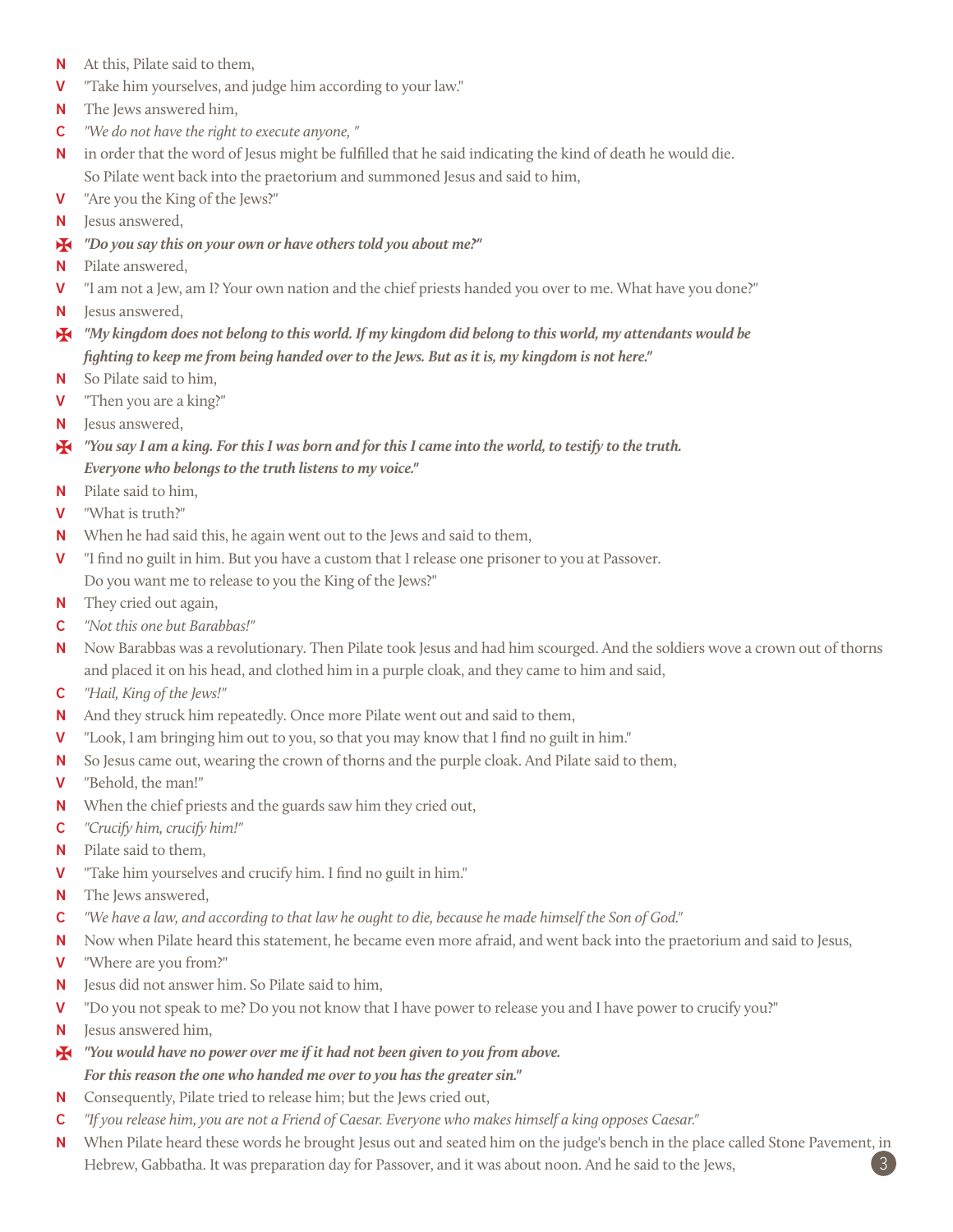- **V**"Behold, your king!"
- **N**They cried out,
- **<sup>C</sup>** *"Take him away, take him away! Crucify him!"*
- **N**Pilate said to them,
- **V**"Shall I crucify your king?"
- **N**The chief priests answered,
- **C** *"We have no king but Caesar."*
- **N** Then he handed him over to them to be crucified. So they took Jesus, and, carrying the cross himself, he went out to what is called the Place of the Skull, in Hebrew, Golgotha. There they crucified him, and with him two others, one on either side, with Jesus in the middle. Pilate also had an inscription written and put on the cross. It read, "Jesus the Nazorean, the King of the Jews." Now many of the Jews read this inscription, because the place where Jesus was crucified was near the city; and it was written in Hebrew, Latin, and Greek. So the chief priests of the Jews said to Pilate,
- **<sup>C</sup>** *"Do not write 'The King of the Jews,' but that he said, 'I am the King of the Jews'."*
- **N**Pilate answered,
- **V**"What I have written, I have written."
- **N** When the soldiers had crucified Jesus, they took his clothes and divided them into four shares, a share for each soldier. They also took his tunic, but the tunic was seamless, woven in one piece from the top down. So they said to one another,
- **<sup>C</sup>** *"Let's not tear it, but cast lots for it to see whose it will be, "*
- **N** in order that the passage of Scripture might be fulfilled that says: They divided my garments among them, and for my vesture they cast lots. This is what the soldiers did. Standing by the cross of Jesus were his mother and his mother's sister, Mary the wife of Clopas, and Mary of Magdala. When Jesus saw his mother and the disciple there whom he loved he said to his mother,
- + *"Woman, behold, your son."*
- **N**Then he said to the disciple,
- + *"Behold, your mother."*
- **N** And from that hour the disciple took her into his home. After this, aware that everything was now finished, in order that the Scripture might be fulfilled, Jesus said,
- + *"I thirst."*
- **N** There was a vessel filled with common wine. So they put a sponge soaked in wine on a sprig of hyssop and put it up to his mouth. When Jesus had taken the wine, he said,
- + *"It is finished."*
- **N** And bowing his head, he handed over the spirit. Here all kneel and pause for a short time.
- **N** Now since it was preparation day, in order that the bodies might not remain on the cross on the sabbath, for the sabbath day of that week was a solemn one, the Jews asked Pilate that their legs be broken and that they be taken down. So the soldiers came and broke the legs of the first and then of the other one who was crucified with Jesus. But when they came to Jesus and saw that he was already dead, they did not break his legs, but one soldier thrust his lance into his side, and immediately blood and water flowed out. An eyewitness has testified, and his testimony is true; he knows that he is speaking the truth, so that you also may come to believe. For this happened so that the Scripture passage might be fulfilled: Not a bone of it will be broken. And again another passage says: They will look upon him whom they have pierced. After this, Joseph of Arimathea, secretly a disciple of Jesus for fear of the Jews, asked Pilate if he could remove the body of Jesus. And Pilate permitted it. So he came and took his body. Nicodemus, the one who had first come to him at night, also came bringing a mixture of myrrh and aloes weighing about one hundred pounds. They took the body of Jesus and bound it with burial cloths along with the spices, according to the Jewish **<sup>N</sup>**burial custom. Now in the place where he had been crucified there was a garden, and in the garden a new tomb, in which no one

had yet been buried. So they laid Jesus there because of the Jewish preparation day; for the tomb was close by.

THE VERSICLE AND RESPONSE AT THE SHOWING OF THE HOLY CROSS (REPEATED 3 TIMES) PRIEST: *Behold the wood of the Cross, on which hung the salvation of the world.* PEOPLE: *Come, let us ador* **Scan For the Come of the Come of the Come of the Come of the Come of the Scan For Today's MUSIC** 

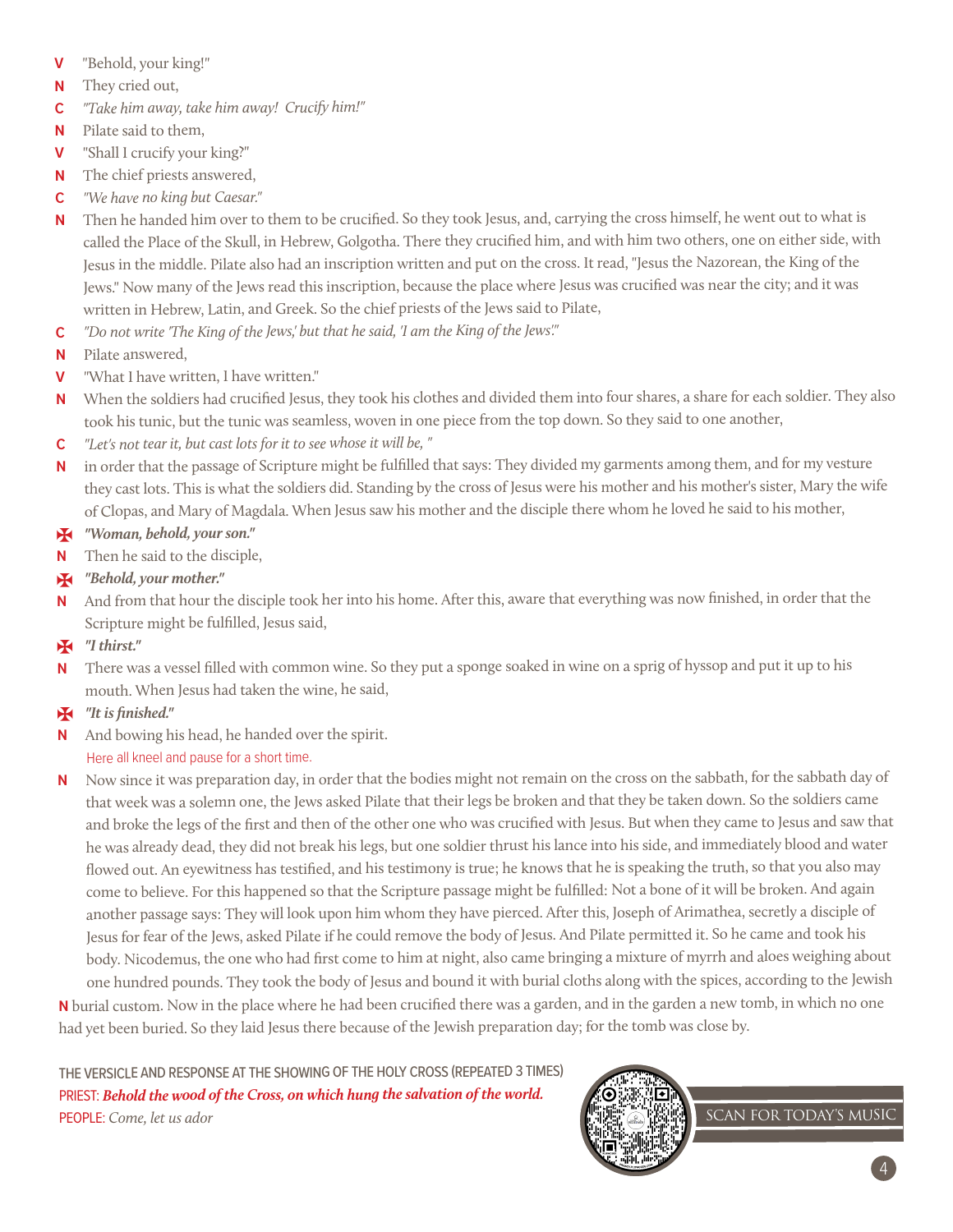

#### **Exsultet**

Exult, let them exult, the hosts of heaven, exult, let Angel ministers of God exult, let the trumpet of salvation sound aloud our mighty King's triumph! Be glad, let earth be glad, as glory floods her, ablaze with light from her eternal King, let all corners of the earth be glad, knowing an end to gloom and darkness. Rejoice, let Mother Church also rejoice, arrayed with the lightning of his glory, let this holy building shake with joy, filled with the mighty voices of the peoples. (Therefore, dearest friends, standing in the awesome glory of this holy light, invoke with me, I ask you, the mercy of God almighty, that he, who has been pleased to number me, though unworthy, among the Levites, may pour into me his light unshadowed, that I may sing this candle's perfect praises).

The Priest says: *The Lord be with you.* All the faithful respond: *And with your spirit.* The Priest says: *Lift up your hearts.*  All the faithful respond: *We lift them up to the Lord.* The Priest says: *Let us give thanks to the Lord our God.* All the faithful respond: *It is right and just.*

It is truly right and just, with ardent love of mind and heart and with devoted service of our voice, to acclaim our God invisible, the almighty Father, and Jesus Christ, our Lord, his Son, his Only Begotten. Who for our sake paid Adam's debt to the eternal Father, and, pouring out his own dear Blood, wiped clean the record of our ancient sinfulness. These, then, are the feasts of Passover, in which is slain the Lamb, the one true Lamb, whose Blood anoints the doorposts of believers. This is the night, when once you led our forebears, Israel's children, from slavery in Egypt and made them pass dry-shod through the Red Sea. This is the night that with a pillar of fire banished the darkness of sin. This is the night that even now, throughout the world, sets Christian believers apart from worldly vices and from the gloom of sin, leading them to grace and joining them to his holy ones. This is the night, when Christ broke the prison-bars of death and rose victorious from the underworld. Our birth would have been no gain, had we not been redeemed. O wonder of your humble care for us! O love, O charity beyond all telling, to ransom a slave you gave away your Son! O truly necessary sin of Adam, destroyed completely by the Death of Christ! O happy fault that earned so great, so glorious a Redeemer! O truly blessed night, worthy alone to know the time and hour when Christ rose from the underworld! This is the night of which it is written: The night shall be as bright as day, dazzling is the night for me, and full of gladness. The sanctifying power of this night dispels wickedness, washes faults away, restores innocence to the fallen, and joy to mourners, drives out hatred, fosters concord, and brings down the mighty. On this, your night of grace, O holy Father, accept this candle, a solemn offering, the work of bees and of your servants' hands, an evening sacrifice of praise, this gift from your most holy Church.

But now we know the praises of this pillar, which glowing fire ignites for God's honor, a fire into many flames divided, yet never dimmed by sharing of its light, for it is fed by melting wax, drawn out by mother bees to build a torch so precious. O truly blessed night, when things of heaven are wed to those of earth, and divine to the human. Therefore, O Lord, we pray you that this candle, hallowed to the honor of your name, may persevere undimmed, to overcome the darkness of this night. Receive it as a pleasing fragrance, and let it mingle with the lights of heaven. May this flame be found still burning by the Morning Star: the one Morning Star who never sets, Christ your Son, who, coming back from death's domain, has shed his peaceful light on humanity, and lives and reigns for ever and ever.

#### **Reading 1 | Gen 1:1-2:2**

In the beginning, when God created the heavens and the earth, the earth was a formless wasteland, and darkness covered the abyss, while a mighty wind swept over the waters. Then God said, "Let there be light," and there was light. God saw how good the light was. God then separated the light from the darkness. God called the light "day," and the darkness he called "night." Thus evening came, and morning followed—the first day. Then God said, "Let there be a dome in the middle of the waters, to separate one body of water from the other." And so it happened: God made the dome, and it separated the water above the dome from the water below it. God called the dome "the sky." Evening came, and morning followed—the second day. Then God said, "Let the water under the sky be gathered into a single basin, so that the dry land may appear." And so it happened: the water under the sky was gathered into its basin, and the dry land appeared. God called the dry land "the earth," and the basin of the water he called "the sea." God saw how good it was. Then God said, "Let the earth bring forth vegetation: every kind of plant that bears seed and every kind of fruit tree on earth that bears fruit with its seed in it." And so it happened: the earth brought forth every kind of plant that bears seed and every kind of fruit tree on earth that bears fruit with its seed in it. God saw how good it was. Evening came, and morning followed—the third day. Then God said: "Let there be lights in the dome of the sky, to separate day from night. Let them mark the fixed times, the days and the years, and serve as luminaries in the dome of the sky, to shed light upon the earth." And so it happened: God made the two great lights, the greater one to govern the day, and the lesser one to govern the night; and he made the stars. God set them in the dome of the sky, to shed light upon the earth, to govern the day and the night, and to separate the light from the darkness. God saw how good it was. Evening came, and morning followed—the fourth day.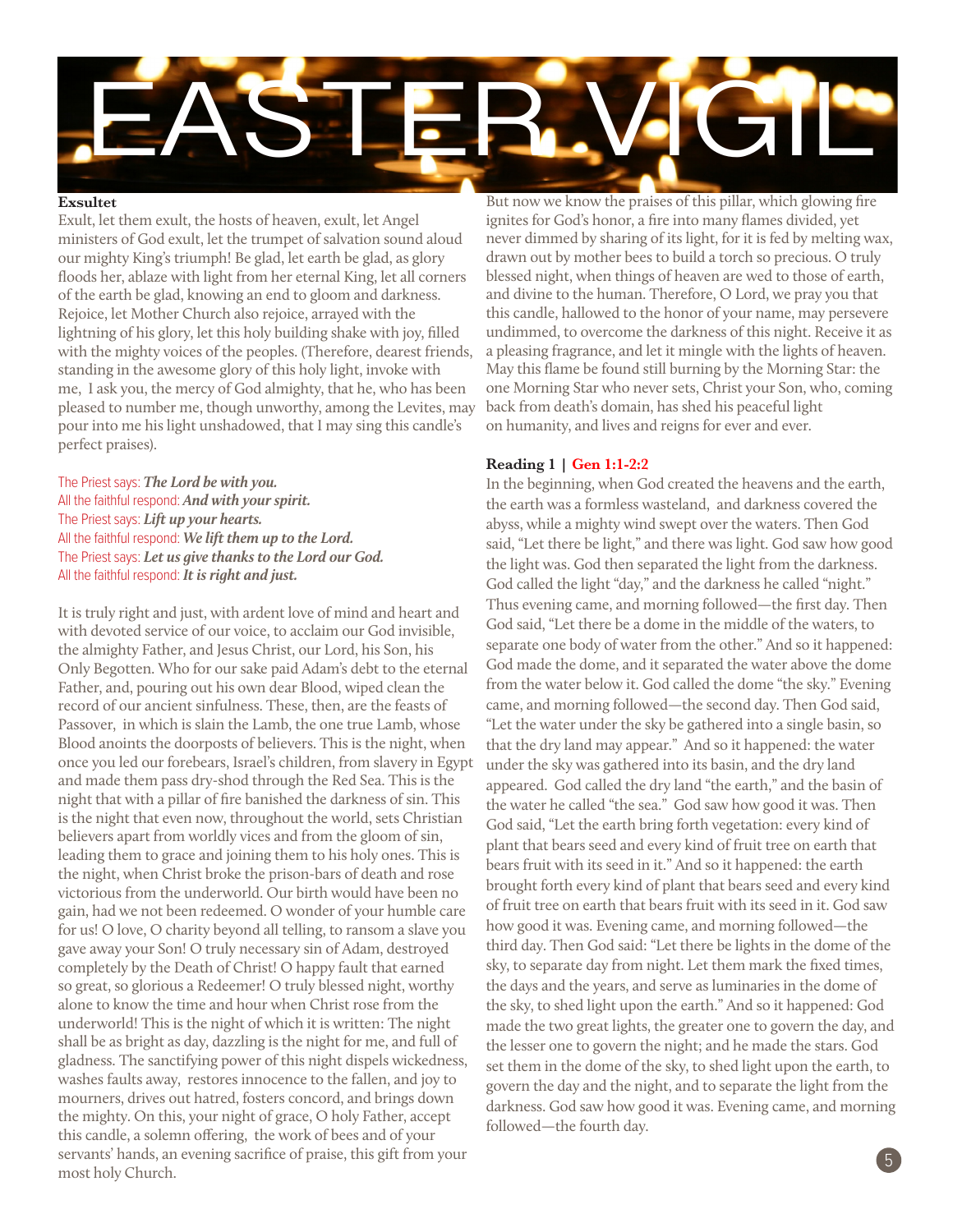Then God said, "Let the water teem with an abundance of living creatures, and on the earth let birds fly beneath the dome of the sky." And so it happened: God created the great sea monsters and all kinds of swimming creatures with which the water teems, and all kinds of winged birds. God saw how good it was, and God blessed them, saying, "Be fertile, multiply, and fill the water of the seas; and let the birds multiply on the earth." Evening came, and morning followed—the fifth day.

Then God said, "Let the earth bring forth all kinds of living creatures: cattle, creeping things, and wild animals of all kinds." And so it happened: God made all kinds of wild animals, all kinds of cattle, and all kinds of creeping things of the earth. God saw how good it was. Then God said: "Let us make man in our image, after our likeness. Let them have dominion over the fish of the sea, the birds of the air, and the cattle, and over all the wild animals and all the creatures that crawl on the ground." God created man in his image; in the image of God he created him; male and female he created them. God blessed them, saying: "Be fertile and multiply; fill the earth and subdue it.

Have dominion over the fish of the sea, the birds of the air, and all the living things that move on the earth." God also said: "See, I give you every seed-bearing plant all over the earth and every tree that has seed-bearing fruit on it to be your food; and to all the animals of the land, all the birds of the air, and all the living creatures that crawl on the ground, I give all the green plants for food." And so it happened. God looked at everything he had made, and he found it very good. Evening came, and morning followed—the sixth day. Thus the heavens and the earth and all their array were completed. Since on the seventh day God was finished with the work he had been doing, he rested on the seventh day from all the work he had undertaken. **The word of the Lord.**

#### **Responsorial Psalm |Ps 104:1-2, 5-6, 10, 12, 13-14, 24, 35**

#### R. **Lord, send out your Spirit, and renew the face of the earth.**

Bless the Lord, O my soul! O Lord, my God, you are great indeed! You are clothed with majesty and glory, robed in light as with a cloak.  $\mathbb{R}^7$ 

You fixed the earth upon its foundation, not to be moved forever; with the ocean, as with a garment, you covered it; above the mountains the waters stood. R.

You send forth springs into the watercourses that wind among the mountains. Beside them the birds of heaven dwell; from among the branches they send forth their song.  $\mathbb{R}^n$ 

You water the mountains from your palace; the earth is replete with the fruit of your works. You raise grass for the cattle, and vegetation for man's use, producing bread from the earth. R.

How manifold are your works, O Lord! In wisdom you have wrought them all—the earth is full of your creatures. Bless the Lord, O my soul! Alleluia. R.

#### **Reading 2 | Ex 14:15-15:1**

The Lord said to Moses, "Why are you crying out to me? Tell the Israelites to go forward. And you, lift up your staff and, with hand outstretched over the sea, split the sea in two, that the Israelites may pass through it on dry land. But I will make the Egyptians so obstinate that they will go in after them. Then I will receive glory through Pharaoh and all his army, his chariots and charioteers. The Egyptians shall know that I am the Lord, when I receive glory through Pharaoh and his chariots and charioteers." The angel of God, who had been leading Israel's camp, now moved and went around behind them. The column of cloud also, leaving the front, took up its place behind them, so that it came between the camp of the Egyptians and that of Israel. But the cloud now became dark, and thus the night passed without the rival camps coming any closer together all night long. Then Moses stretched out his hand over the sea, and the Lord swept the sea with a strong east wind throughout the night and so turned it into dry land. When the water was thus divided, the Israelites marched into the midst of the sea on dry land, with the water like a wall to their right and to their left. The Egyptians followed in pursuit; all Pharaoh's horses and chariots and charioteers went after them right into the midst of the sea. In the night watch just before dawn the Lord cast through the column of the fiery cloud upon the Egyptian force a glance that threw it into a panic; and he so clogged their chariot wheels that they could hardly drive. With that the Egyptians sounded the retreat before Israel, because the Lord was fighting for them against the Egyptians. Then the Lord told Moses, "Stretch out your hand over the sea, that the water may flow back upon the Egyptians, upon their chariots and their charioteers."So Moses stretched out his hand over the sea, and at dawn the sea flowed back to its normal depth. The Egyptians were fleeing head on toward the sea, when the Lord hurled them into its midst. As the water flowed back, it covered the chariots and the charioteers of Pharaoh's whole army which had followed the Israelites into the sea. Not a single one of them escaped. But the Israelites had marched on dry land through the midst of the sea, with the water like a wall to their right and to their left. Thus the Lord saved Israel on that day from the power of the Egyptians. When Israel saw the Egyptians lying dead on the seashore and beheld the great power that the Lord had shown against the Egyptians, they feared the Lord and believed in him and in his servant Moses. Then Moses and the Israelites sang this song to the Lord: I will sing to the Lord, for he is gloriously triumphant; horse and chariot he has cast into the sea. **The word of the Lord.**

#### **Responsorial Psalm | Ex 15:1-2, 3-4, 5-6, 17-18**  $\mathbb{R}^r$  Let us sing to the Lord; he has covered himself **in glory.**

I will sing to the Lord, for he is gloriously triumphant; horse and chariot he has cast into the sea. My strength and my courage is the Lord, and he has been my savior. He is my God, I praise him; the God of my father, I extol him.  $\mathbb{R}^7$ 

The Lord is a warrior, Lord is his name! Pharaoh's chariots and army he hurled into the sea; the elite of his officers were submerged in the Red Sea. R.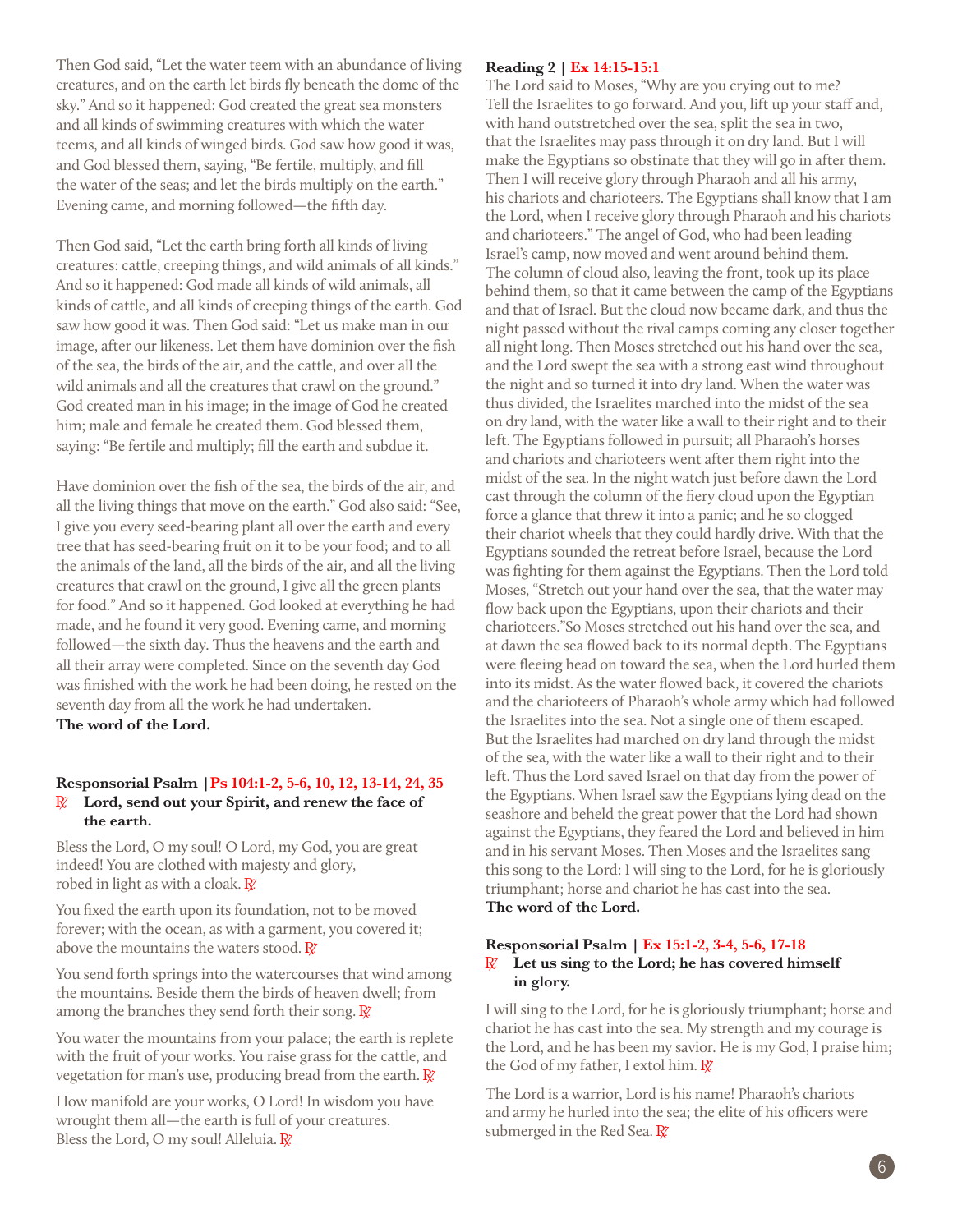#### **Reading 3 | Ex 14:15-15:1**

The Lord said to Moses, "Why are you crying out to me? Tell the Israelites to go forward. And you, lift up your staff and, with hand outstretched over the sea, split the sea in two, that the Israelites may pass through it on dry land. But I will make the Egyptians so obstinate that they will go in after them. Then I will receive glory through Pharaoh and all his army, his chariots and charioteers. The Egyptians shall know that I am the Lord, when I receive glory through Pharaoh and his chariots and charioteers." The angel of God, who had been leading Israel's camp, now moved and went around behind them. The column of cloud also, leaving the front, took up its place behind them, so that it came between the camp of the Egyptians and that of Israel. But the cloud now became dark, and thus the night passed without the rival camps coming any closer together all night long. Then Moses stretched out his hand over the sea, and the Lord swept the sea with a strong east wind throughout the night and so turned it into dry land. When the water was thus divided, the Israelites marched into the midst of the sea on dry land, with the water like a wall to their right and to their left. The Egyptians followed in pursuit; all Pharaoh's horses and chariots and charioteers went after them right into the midst of the sea. In the night watch just before dawn the Lord cast through the column of the fiery cloud upon the Egyptian force a glance that threw it into a panic; and he so clogged their chariot wheels that they could hardly drive. With that the Egyptians sounded the retreat before Israel, because the Lord was fighting for them against the Egyptians. Then the Lord told Moses, "Stretch out your hand over the sea, that the water may flow back upon the Egyptians, upon their chariots and their charioteers."So Moses stretched out his hand over the sea, and at dawn the sea flowed back to its normal depth. The Egyptians were fleeing head on toward the sea, when the Lord hurled them into its midst. As the water flowed back, it covered the chariots and the charioteers of Pharaoh's whole army which had followed the Israelites into the sea. Not a single one of them escaped. But the Israelites had marched on dry land through the midst of the sea, with the water like a wall to their right and to their left. Thus the Lord saved Israel on that day from the power of the Egyptians. When Israel saw the Egyptians lying dead on the seashore and beheld the great power that the Lord had shown against the Egyptians, they feared the Lord and believed in him and in his servant Moses. Then Moses and the Israelites sang this song to the Lord: I will sing to the Lord, for he is gloriously triumphant; horse and chariot he has cast into the sea. **The word of the Lord.**

#### **Responsorial Psalm | Ex 15:1-2, 3-4, 5-6, 17-18**  $\mathbb{R}$ . Let us sing to the Lord; he has covered himself **in glory.**

I will sing to the Lord, for he is gloriously triumphant; horse and chariot he has cast into the sea. My strength and my courage is the Lord, and he has been my savior. He is my God, I praise him; the God of my father, I extol him. R.

The Lord is a warrior, Lord is his name! Pharaoh's chariots and army he hurled into the sea; the elite of his officers were submerged in the Red Sea. R.

#### **Epistle | Rom 6:3-11**

Brothers and sisters: Are you unaware that we who were baptized into Christ Jesus were baptized into his death? We were indeed buried with him through baptism into death, so that, just as Christ was raised from the dead by the glory of the Father, we too might live in newness of life. For if we have grown into union with him through a death like his, we shall also be united with him in the resurrection.

We know that our old self was crucified with him, so that our sinful body might be done away with, that we might no longer be in slavery to sin. For a dead person has been absolved from sin. If, then, we have died with Christ, we believe that we shall also live with him. We know that Christ, raised from the dead, dies no more; death no longer has power over him. As to his death, he died to sin once and for all; as to his life, he lives for God. Consequently, you too must think of yourselves as being dead to sin and living for God in Christ Jesus.

#### **Responsorial Psalm | Ps 118:1-2, 16-17, 22-23** R. **Alleluia, alleluia, alleluia.**

Give thanks to the Lord, for he is good, for his mercy endures forever. Let the house of Israel say, "His mercy endures forever." R

The right hand of the Lord has struck with power; the right hand of the Lord is exalted. I shall not die, but live, and declare the works of the Lord. R.

The stone the builders rejected has become the cornerstone. By the Lord has this been done; it is wonderful in our eyes.  $\mathbb{R}^n$ .

#### **Gospel | Mk 16:1-7**

When the sabbath was over, Mary Magdalene, Mary, the mother of James, and Salome bought spices so that they might go and anoint him. Very early when the sun had risen, on the first day of the week, they came to the tomb. They were saying to one another, "Who will roll back the stone for us from the entrance to the tomb?" When they looked up, they saw that the stone had been rolled back; it was very large.

On entering the tomb they saw a young man sitting on the right side, clothed in a white robe, and they were utterly amazed. He said to them, "Do not be amazed! You seek Jesus of Nazareth, the crucified. He has been raised; he is not here. Behold the place where they laid him. But go and tell his disciples and Peter, 'He is going before you to Galilee; there you will see him, as he told you.'"

**The word of the Lord.**

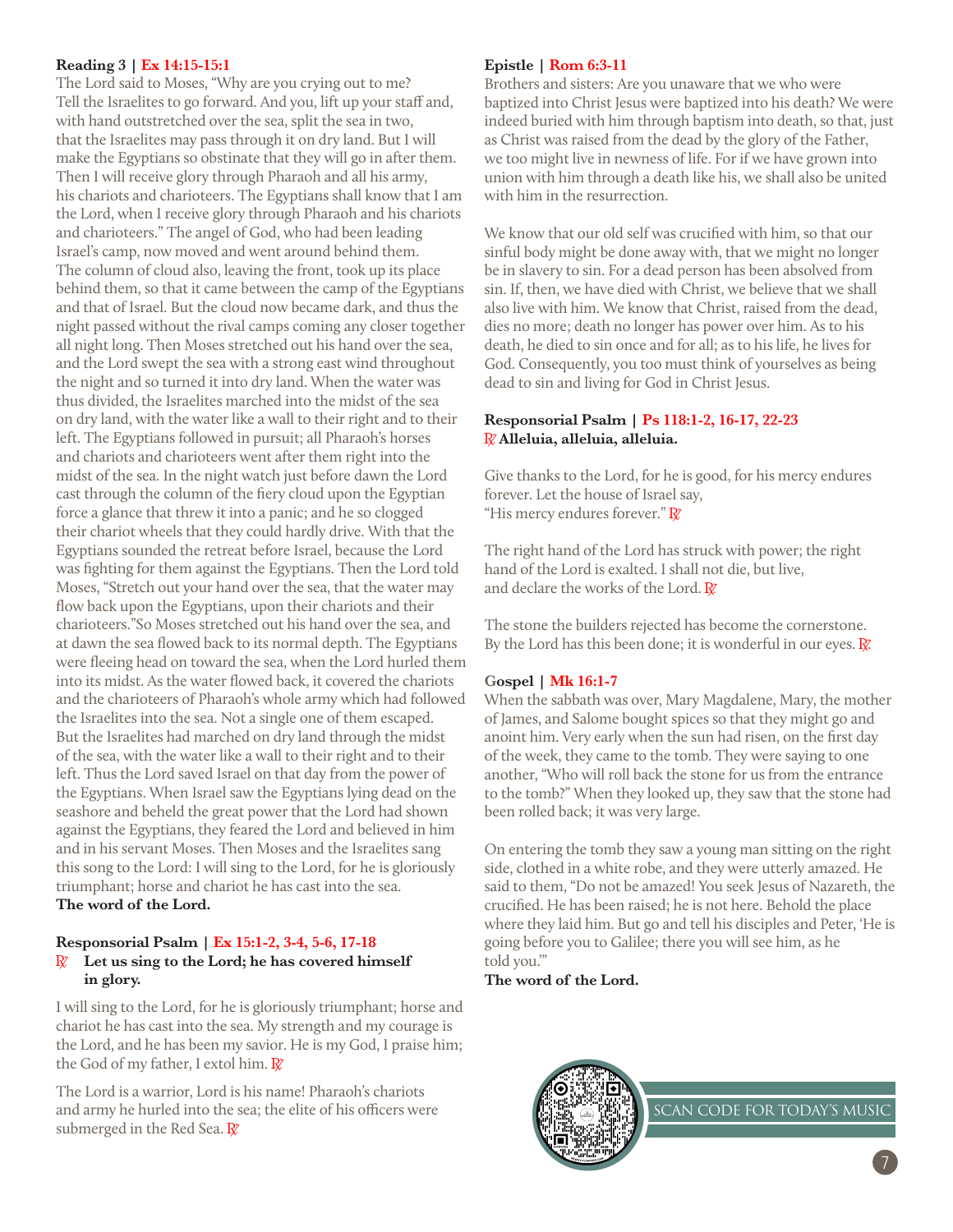## TODAY'S READINGS FROM THE BI

#### **Reading 1 | Acts 10:34a, 37-43**

Peter proceeded to speak and said: "You know what has happened all over Judea, beginning in Galilee after the baptism that John preached, how God anointed Jesus of Nazareth with the Holy Spirit and power. He went about doing good and healing all those oppressed by the devil, for God was with him.We are witnesses of all that he did both in the country of the Jews and in Jerusalem. They put him to death by hanging him on a tree. This man God raised on the third day and granted that he be visible, not to all the people, but to us, the witnesses chosen by God in advance, who ate and drank with him after he rose from the dead. He commissioned us to preach to the people and testify that he is the one appointed by God as judge of the living and the dead. To him all the prophets bear witness, that everyone who believes in him will receive forgiveness of sins through his name." **The word of the Lord.**

easter

Christ Js Risen!

#### **Responsorial Psalm |Ps 118:1-2, 16-17,22-23** R. **This is the day the Lord has made; let us rejoice and be glad.**

Give thanks to the LORD, for he is good, for his mercy endures forever. Let the house of Israel say, "His mercy endures forever." R.

"The right hand of the LORD has struck with power; the right hand of the LORD is exalted. I shall not die, but live, and declare the works of the LORD." R.

The stone which the builders rejected has become the cornerstone. By the LORD has this been done; it is wonderful in our eyes.  $\mathbb{R}^7$ 

#### **Reading 2 | Col 3:1-4**

Brothers and sisters: If then you were raised with Christ, seek what is above, where Christ is seated at the right hand of God. Think of what is above, not of what is on earth.

When Christ your life appears, then you too will appear with **ENDEMAN ARE AN** SCAN CODE FOR TODAY'S MUSIC For you have died, and your life is hidden with Christ in God. him in glory.

**The word of the Lord.** 

Christians, to the Paschal Victim Offer your thankful praises! A Lamb the sheep redeems; Christ, who only is sinless, Reconciles sinners to the Father. Death and life have contended in that combat stupendous: The Prince of life, who died, reigns immortal.

Speak, Mary, declaring, What you saw, wayfaring. "The tomb of Christ, who is living, the glory of Jesus' resurrection; Bright angels attesting, the shroud and napkin resting. Yes, Christ my hope is arisen; to Galilee he goes before you." Christ indeed from death is risen, our new life obtaining. Have mercy, victor King, ever reigning! Amen. Alleluia. **The word of the Lord.**

#### **Gospel | Jn 20:1-9**

#### On the first day of the week,

Mary of Magdala came to the tomb early in the morning, while it was still dark,and saw the stone removed from the tomb. So she ran and went to Simon Peter and to the other disciple whom Jesus loved, and told them, "They have taken the Lord from the tomb, and we don't know where they put him." So Peter and the other disciple went out and came to the tomb. They both ran, but the other disciple ran faster than Peter and arrived at the tomb first; he bent down and saw the burial cloths there, but did not go in. When Simon Peter arrived after him, he went into the tomb and saw the burial cloths there, and the cloth that had covered his head, not with the burial cloths but rolled up in a separate place. Then the other disciple also went in, the one who had arrived at the tomb first, and he saw and believed. For they did not yet understand the Scripture that he had to rise from the dead.

**The word of the Lord.**

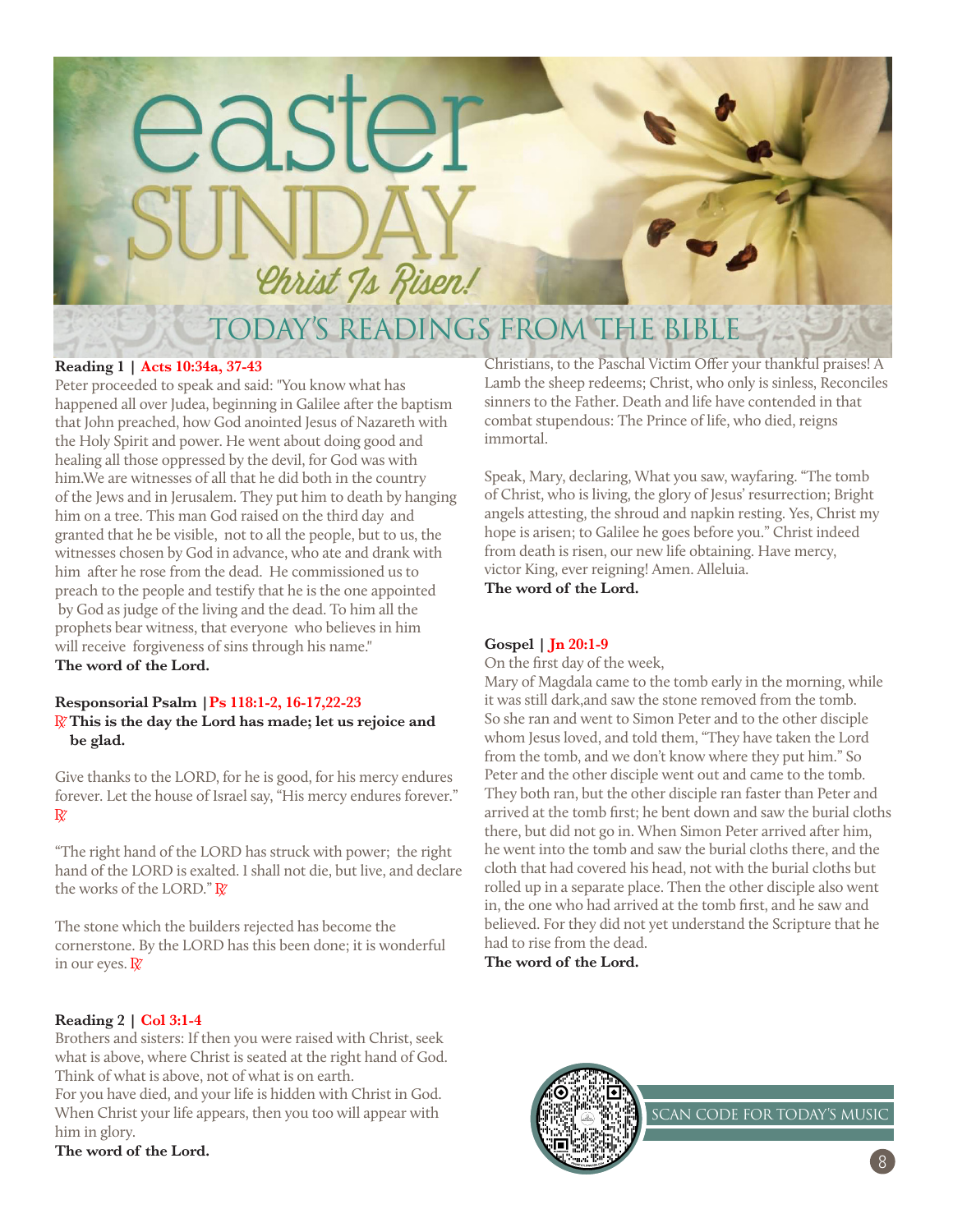# ASTER INTENTIONS

**Mass Intentions: Apr 4th includes Easter** M/M Anthony Adams Anne Albert H. J. "Bro" Albert Jane T. Babin Ron Barry Estelle Bergeron Deanna Bonvillain Philip Breaux Roosevelt Breaux, Jr Michael Chancellor Bill Cranford Christopher Daigle Mike Daigle Junius Danos Lane Duet Valcour & Velma Duet Alvin Dupre, Jr Robert & Millie Gaudet Rev. Mr. Charles "Charlie" Giroir O. J. & Louise Gravois Clovis "Tom" & Inez Gros Neil & Lucy Gros C. J. Guidry Lynwood Guillot Glynn & Lois Hernandez Roy & Seola Himel Jack & Laura Joinson Doris Langlois Ferol "Pops" Langlois, Sr Ferol Langlois, Jr

Jeanie Martinez Kent J. Matherne Mary T. McDonald Roy P. McDonald Andrew John Melvin Louise A. Melvin M/M O. T. Melvin, Jr Maurice P. Mire Virginia L. Mire Russell & Genela Naquin Wayne Naquin Luke, Jr & Pearl Oncale Michael Oncale Oliver & Verna Ordoyne & Daughter Stephanie Ordoyne David Pellegrin, Sr Donald Pellegrin, Sr Donald Pellegrin, Jr Samuel "Pep" Peltier, Jr Richard Portier M/M Lawrence Rhodes, Sr Mary Alice Rhodes Arthur & Carolyn H. Schexnayder Louis & Theresa Scioneaux Emma G. Shaw Devin M. Smith Henry "Smitty" Smith Loy Andrew Smith Alexander and Louise Stevens Bobby Theriot Roy & Edna Theriot Mary Truxillo

**April 7th** Alvin Dupre, Jr

**Tabernacle Lights for Apr 4 thru 10:** Geri G. Chiasson Anthony Adams Arthur Schexnayder

#### **Adoration Lights for Apr 4 thru 10:**

Alvin Dupre, Jr Neil & Lucy Gros Carolyn H. Schexnayder

## **GE FROM OUR PRIEST**

Brothers and Sisters, the Lord is risen Alleluia!

The long and great fast of Lent is over; now we celebrate the joy of the resurrection of our Lord. His resurrection is the promise of the coming resurrection for each of us. It gives us hope that this life is not all that we will experience. Let that hope be renewed in you. Today, we will renew our baptismal promises to turn from sin and towards God. We will be sprinkled with Holy Water to remind us of our baptism, and receiving the Eucharist, renews our initiation into the Catholic faith. From now until Pentecost we will use the sprinkling rite for our penitential act to give us all more access to the sacramental of Holy Water.

Starting today, there will be bottles of Holy Water available in the front lobby of our church. While our Holy Water fonts will not be returning right away, please take one of these bottles to keep at your house or in your car. They can be refilled at the Holy Water reservoir at the front of the church near the baptismal font. The use of Holy water, when done with the proper disposition, cleanses us from venial sins. The keeping of a personal supply of Holy Water can be a powerful thing and a practice that I hope many will choose to take up now and continue long after the fonts at the doors have been refilled.

This elegant and simple solution comes to us from the ministry team at St. Hilary.